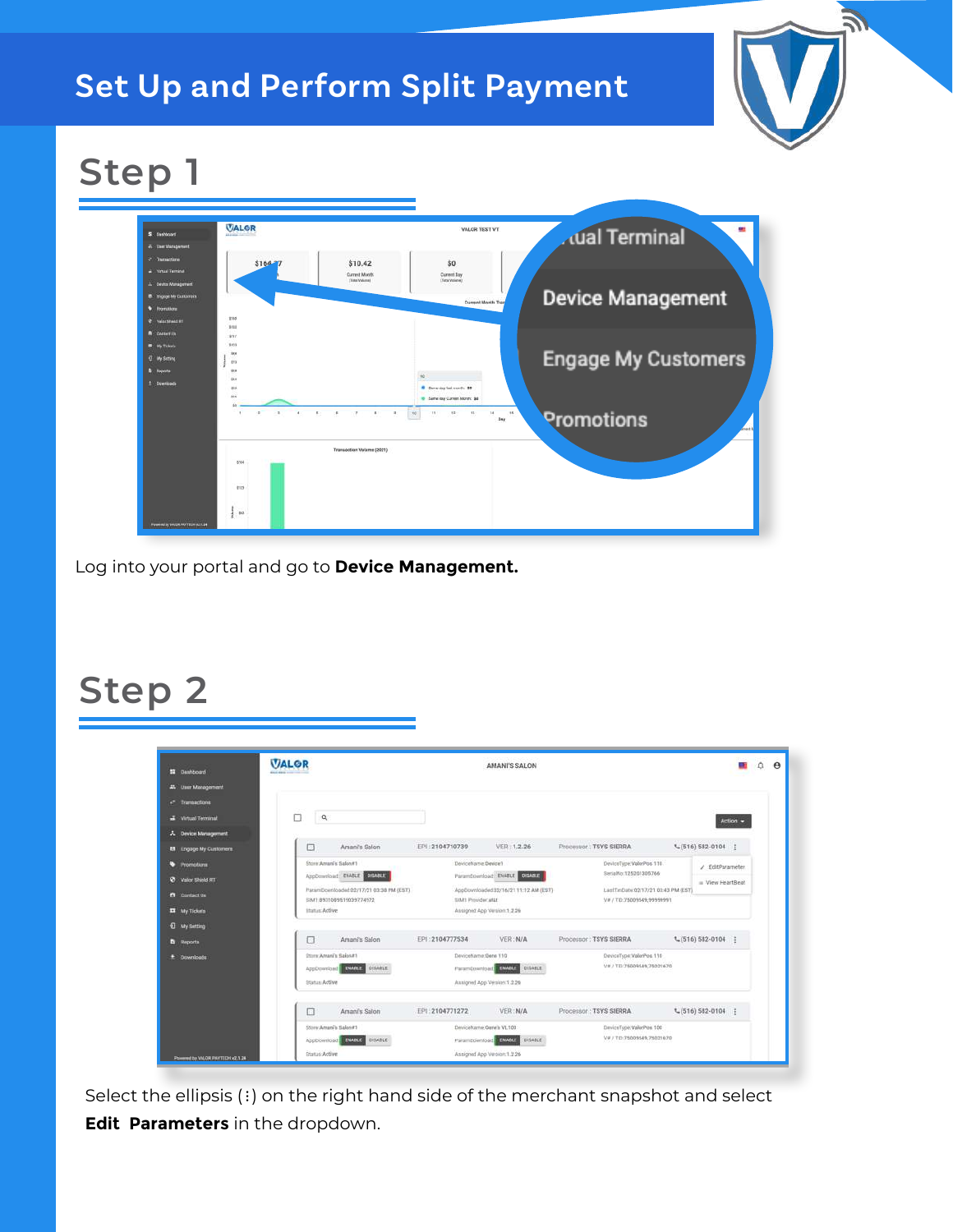| control of<br><b>TENE</b>                                                      |              | state of facts, development.<br>AFFROYE AND VALUE ?               |  |
|--------------------------------------------------------------------------------|--------------|-------------------------------------------------------------------|--|
| <b>美国的人民国家</b><br>SUSTEINALL PALEASS SURFITURE                                 |              |                                                                   |  |
| Horse Carry<br>MOREAL CARE IN THE                                              | $\mathbf{u}$ | controls in attention and company<br>Letteritects chemist contri- |  |
| 1877/2400 PMG ART<br>$\sim$<br>ستبر<br>AID PM<br>$\sim$<br><b>SILLER POURT</b> | <b>HEEK</b>  | TOW (PRI) \$471 & DOINATE ARE ARRESTED<br><b>MONEY AVAILABLE</b>  |  |
| WAS SITUATED TO<br><b>SHEARTE</b>                                              |              | <b>ANGINEER FOR REPORT</b><br><b>HIGH MARKET</b>                  |  |
| <b>DEMONSTRATION</b>                                                           | ▬            |                                                                   |  |

Under Terminal & Transaction, toggle Split Payment to **YES**. Scroll down and save the changes you made to the parameters.

### **Step 4**



After making parameter changes, you must perform a download on the device by pressing #6 OK Button.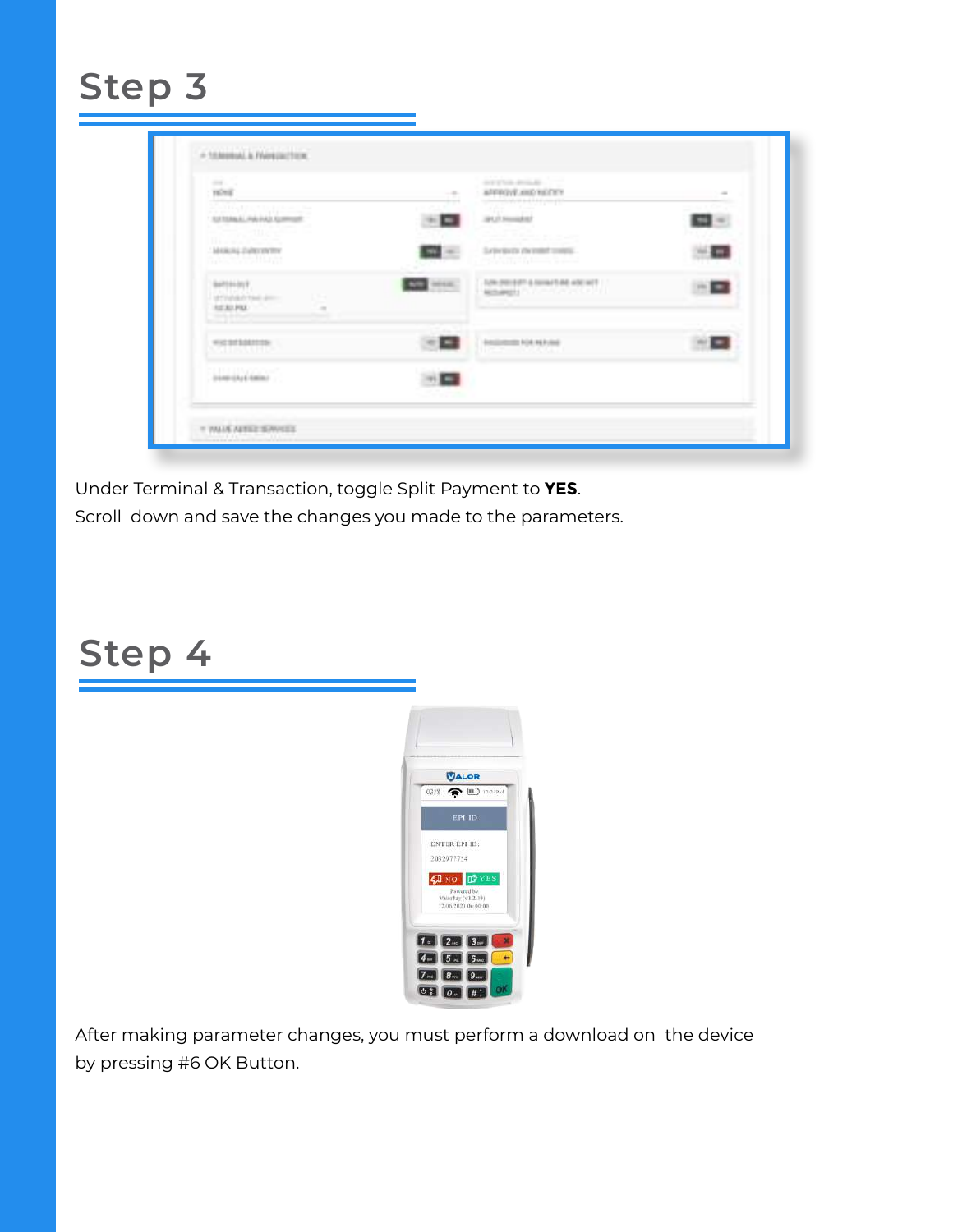

After your device has updated, you'll see an icon with up and down arrows. This is where you can choose up to 5 people you want to split a bill with.

#### **Step 6**



Enter in the sale amount and the number of people the bill will be split amongst.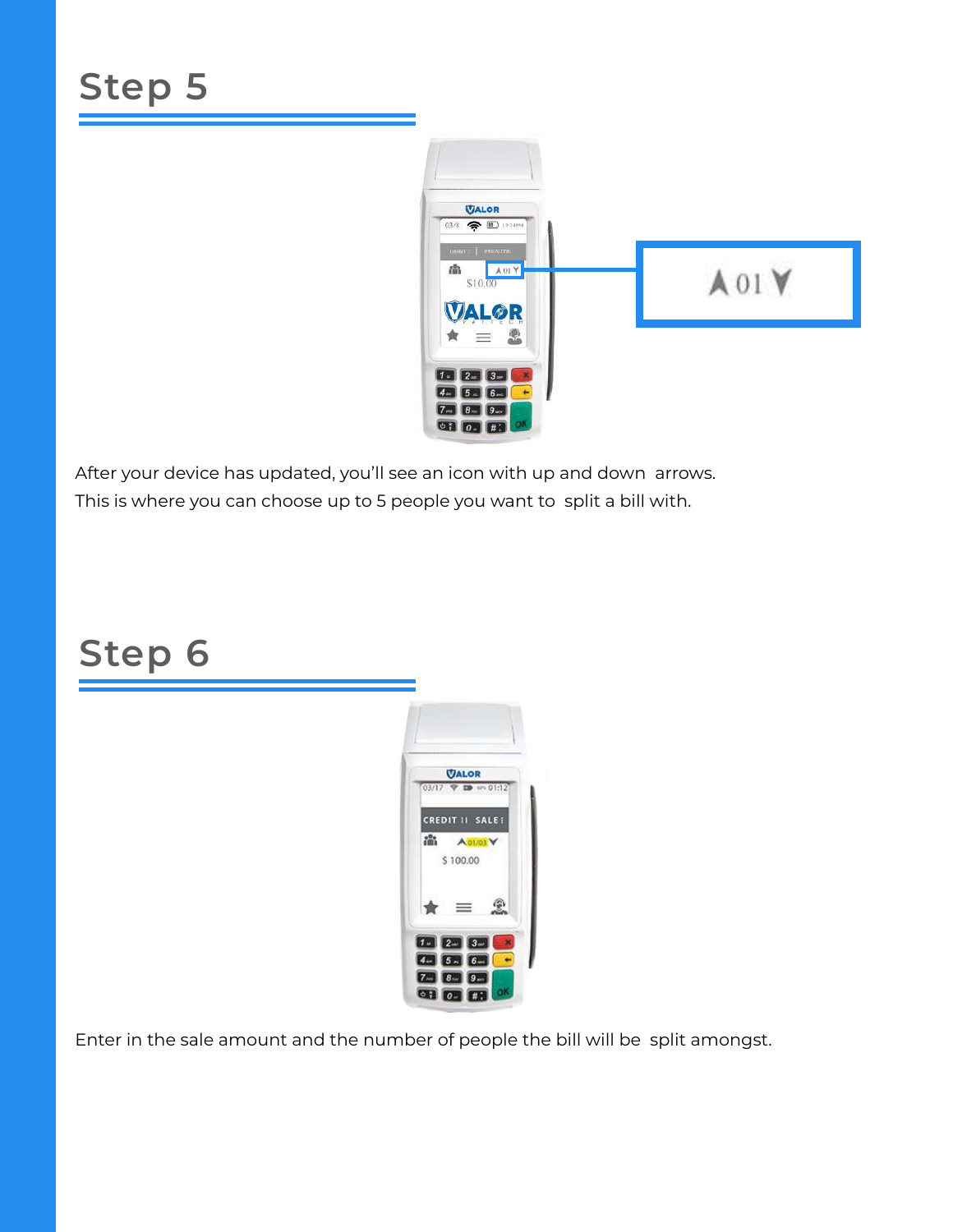

The device will then prompt you to enter the sales amount for each transaction. For each transaction, the cardholder can enter their own tip amount.

### **Step 8**



Once the first transaction is complete, the merchant will be prompted to enter the next amount (if needed to be split unevenly).